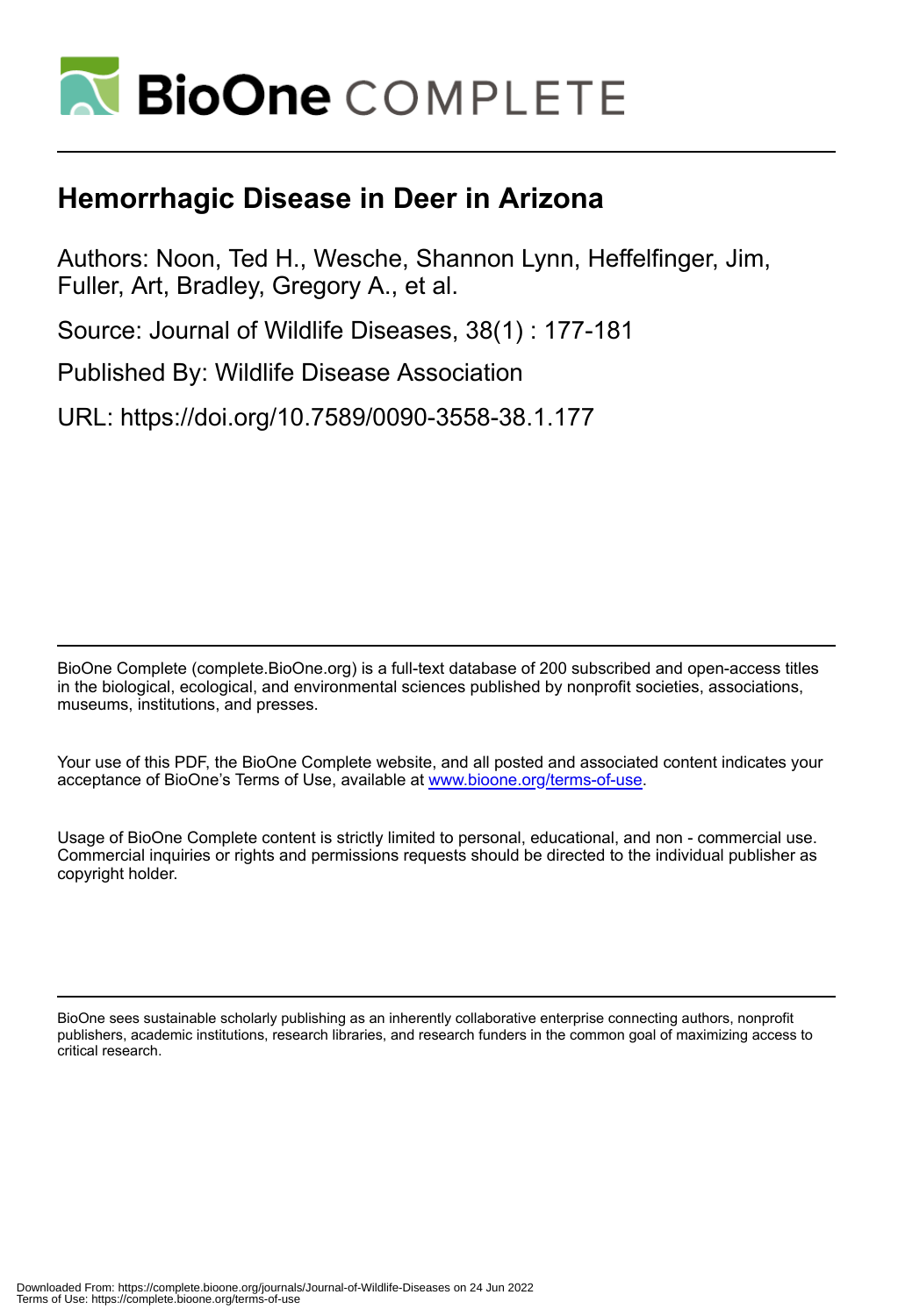## **Hemorrhagic Disease in Deer in Arizona**

**Ted H. Noon,**1,5 **Shannon Lynn Wesche,**<sup>2</sup> **Jim Heffelfinger,**<sup>3</sup> **Art Fuller,**<sup>4</sup> **Gregory A. Bradley,**<sup>1</sup> **and Carlos Reggiardo**1 1 Arizona Veterinary Diagnostic Laboratory, 2831 N. Freeway, Tucson, Arizona 85705, USA; <sup>2</sup> Department of Veterinary Science and Microbiology, University of Arizona, Tucson, Arizona 85721, USA; <sup>3</sup> Arizona Game and Fish Department, 555 N. Greasewood, Tucson, Arizona 85745, USA; <sup>4</sup> Arizona Game and Fish Department, 5325 N. Stockton Hill Road, Kingman, Arizona 86401, USA; <sup>5</sup> Corresponding author (email: tnoon@ag.arizona.edu)

ABSTRACT: Two mule deer (*Odocoileus hemionus*) and one white-tailed deer (*Odocoileus virginianus*) in Arizona (USA) were submitted for necropsy. Gross and microscopic lesions compatible with hemorrhagic disease (HD) were observed in all three deer. Epizootic hemorrhagic disease virus type 2 (EHDV-2) was isolated from two of the deer. To our knowledge, this is the first documentation of HD in deer in Arizona. Two of the mortalities were attributed to EHDV-2 infection.

*Key words:* EHDV-2, epizootic hemorrhagic disease, mule deer, *Odocoileus hemionus, Odocoileus virginianus,* orbivirus, whitetailed deer.

Epizootic hemorrhagic disease (EHD) has long been recognized as a common disease of white-tailed deer (*Odocoileus virginianus*) in the southeastern United States (Nettles and Stallknecht, 1992) with reported mortality during epizootics ranging between 60 and 90 percent (Prestwood et al., 1974; Roughton, 1975; Hoff and Trainer, 1981). White-tailed deer are reported to be the most sensitive wild species to the EHD viruses (Nettles and Stallknecht, 1992; Nettles et al., 1992b). Mule deer (*Odocoileus hemionus*), though often affected less severely than whitetailed deer (Thorne et al., 1982), are also susceptible to disease caused by EHD viruses (Barker et al., 1992).

The first EHD virus was isolated in 1955 from white-tailed deer in New Jersey (Shope et al., 1960). By 1990, 32 states in the United States had reported hemorrhagic disease (HD) in deer due to either the EHD viruses or to the antigenically similar bluetongue (BT) viruses (Gibbs and Greiner, 1989; Nettles and Stallknecht, 1992). During a 1971 epizootic across the southeastern United States, both EHD and BT viruses were isolated

from a single animal (Prestwood et al., 1974; Thomas et al., 1974). Both viruses can be active concurrently in the same deer population (Hoff and Trainer, 1981) and in the same vector population (Barker et al., 1992). The midge (*Culicoides variipennis*) is the primary vector for both EHD and BT viruses in the United States (Foster et al., 1977; Jones et al., 1977; Nettles et al., 1992a).

The absence of reports of HD in wild ungulates in the southwest United States is notable because serologic studies have revealed high prevalence for antibody to BT virus in both wild and domestic ungulates in these areas (Trainer and Jochim, 1969; Metcalf et al., 1981; Nettles et al., 1992a). Several reviews of HD in the United States have not mentioned disease in deer from Arizona though disease has been reported in various wild ungulate species in neighboring states (Trainer and Jochim, 1969; Hoff and Trainer, 1978; Nettles et al., 1992a, b; Nettles and Stallknecht, 1992; Pearson et al., 1992b).

This report documents the first three cases of HD in deer diagnosed by the Arizona Veterinary Diagnostic Laboratory (AZVDL; Tucson, Arizona, USA). The first two cases occurred in 1993 and were temporally and geographically related; the third occurred in 1996 and was geographically unrelated to the first two.

On 14 July 1993, a mule deer doe was found dead at the Buenos Aires National Wildlife Refuge (BANWR; 31°34′N, 11130-W, elevation 1065 m) in southern Arizona. The refuge is bordered on the south by the Republic of Mexico. The deer was found 1.6 km north and 1.6 km west of the BANWR main entrance in desert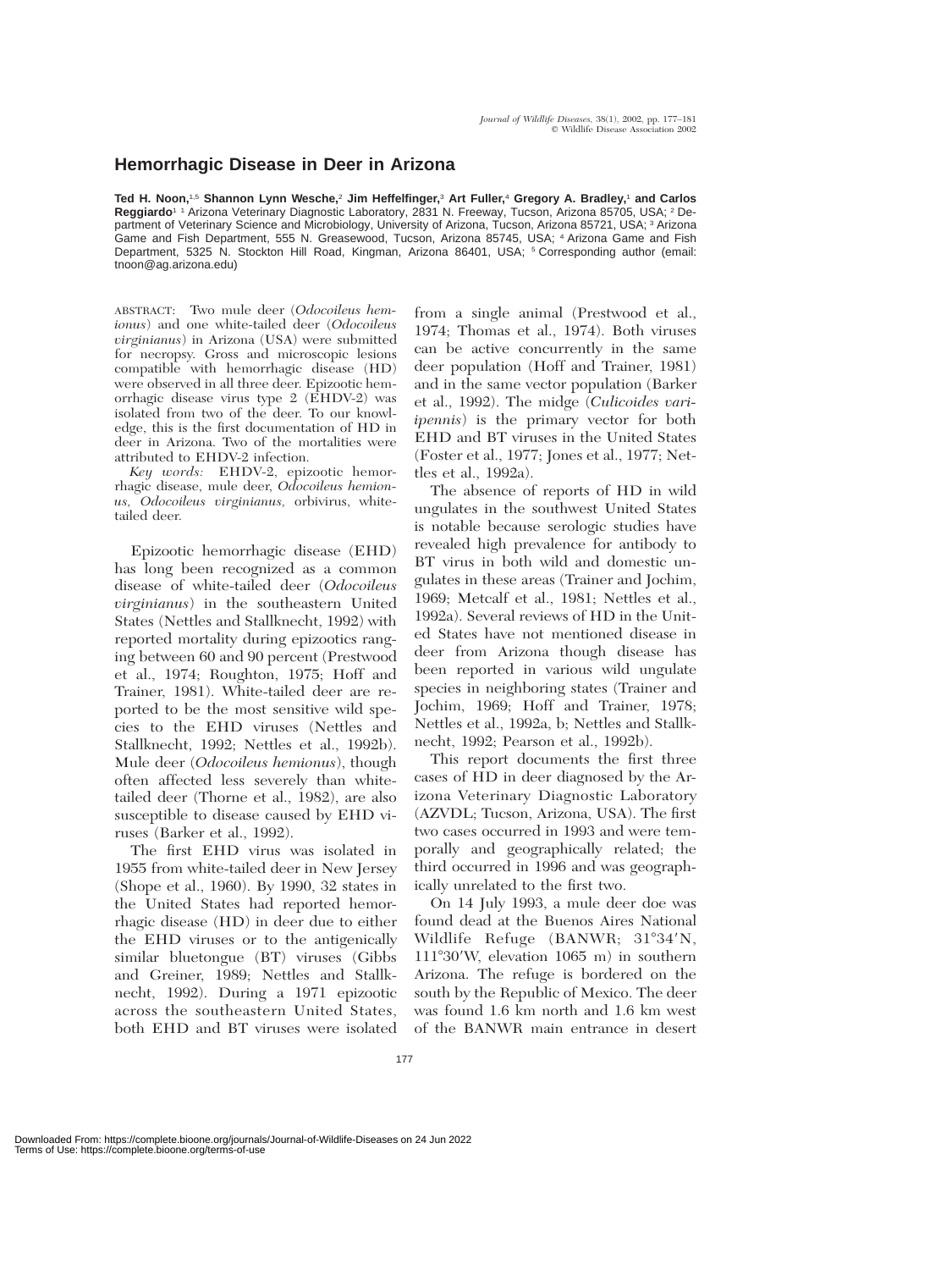grassland-type habitat. The doe was estimated to have died 6 hr prior to being found and was transported to the AZVDL for necropsy (AZVDL Case #93-2016).

At necropsy corneas of both eyes were cloudy. Several circular areas of faint white discoloration suggestive of mucosal erosions were present on the lateral aspect of the tongue and the buccal mucosa of the lips. Locally extensive ecchymotic hemorrhages covered much of the serosal surfaces of the rumen and intestine. Patches of red discoloration were visible on the rumenal mucosa. Extensive hemorrhage with hematoma formation was present along the sciatic nerves of both hind legs. The renal cortices were pale.

Microscopically there was generally mild lymphoplasmacytic perivasculitis and vasculitis in the brain, the tongue, and occasionally in the lung. Partial atelectasis was evident in the lung. Hemorrhage was prominent in lymph nodes, adrenal cortex, and in the muscularis, serosa, and serosal fat of the rumen. Ruminal papillae were hemorrhagic or necrotic and sloughing; adjacent viable tissue often contained intense infiltrates of neutrophils. Necrosis of myofibers accompanied the hemorrhagic lesions in hindleg musculature. Severe necrosis and hemorrhage of the renal and adrenal cortices was observed. Pulmonary microvasculature was congested along with multifocal alveolar edema. Acute uveitis and keratitis were present in both eyes. Hypopyon occurred in one eye.

Spleen tissue was sent to the National Veterinary Services Laboratories (NVSL; Ames, Iowa, USA) where spleen-derived inoculum was injected intravenously into embryonating chicken eggs (ECE) and onto baby hamster kidney (BHK-21) cell cultures using standard methodology as described by Pearson et al. (1992a). Virus isolation attempts were negative for BT and EHD viruses.

The second case, a white-tailed deer doe, occurred 18 days later on 1 August 1993. The doe was found behind the Santa Margarita Ranch corrals by ranch person-

nel (31°41′N, 111°35′W, elevation 1199 m). The ranch lies 14.5 km northwest of the BANWR on similar desert grasslandtype habitat. The doe was observed for approximately 1.5 hr. She had difficulty standing and walking and appeared to be blind. Generalized hair loss was evident. The doe was captured manually by ranch hands. She began thrashing and died during transport to the AZVDL (AZVDL Case #93–2252).

At necropsy, the cornea of one eye was cloudy. There was prominent thinning of the hair over the dorsal and lateral aspects of the body along with several areas of moderate edema and bruising of the underlying subcutis. The lungs were dark red. A small amount of ingesta was present in the rumen, and very few fecal pellets were present in the colon, suggesting that she had been anorectic for some time. The uterus contained a late-term female fetus. Placental separation from the maternal caruncles was evident.

Microscopically there was generally mild lymphoplasmacytic perivasculitis and vasculitis in the brain, spinal cord, and lung. Pulmonary microvasculature was congested, and there was spotty alveolar hemorrhage and multifocal alveolar edema along with partial atelectasis. Mild hemorrhage was evident in one section of skeletal muscle, and spotty hemorrhages were occasionally found in the lamina propria of some villous tips of intestinal mucosa. There was multifocal necrosis of chorionic epithelium and intravascular thrombosis in a section of uterine caruncle. Acute keratitis with erosion of the corneal epithelium was present in one eye and was accompanied by an acute uveitis and hypopyon. The NVSL isolated epizootic hemorrhagic disease virus type 2 (EHDV-2) from spleen using the methodology described previously (Pearson et al., 1992a).

The third case, a lactating mule deer doe, was found on 22 October 1996 by Arizona Game and Fish Department (AGFD) personnel in Hualapai Mountain County Park, Mohave County, Arizona,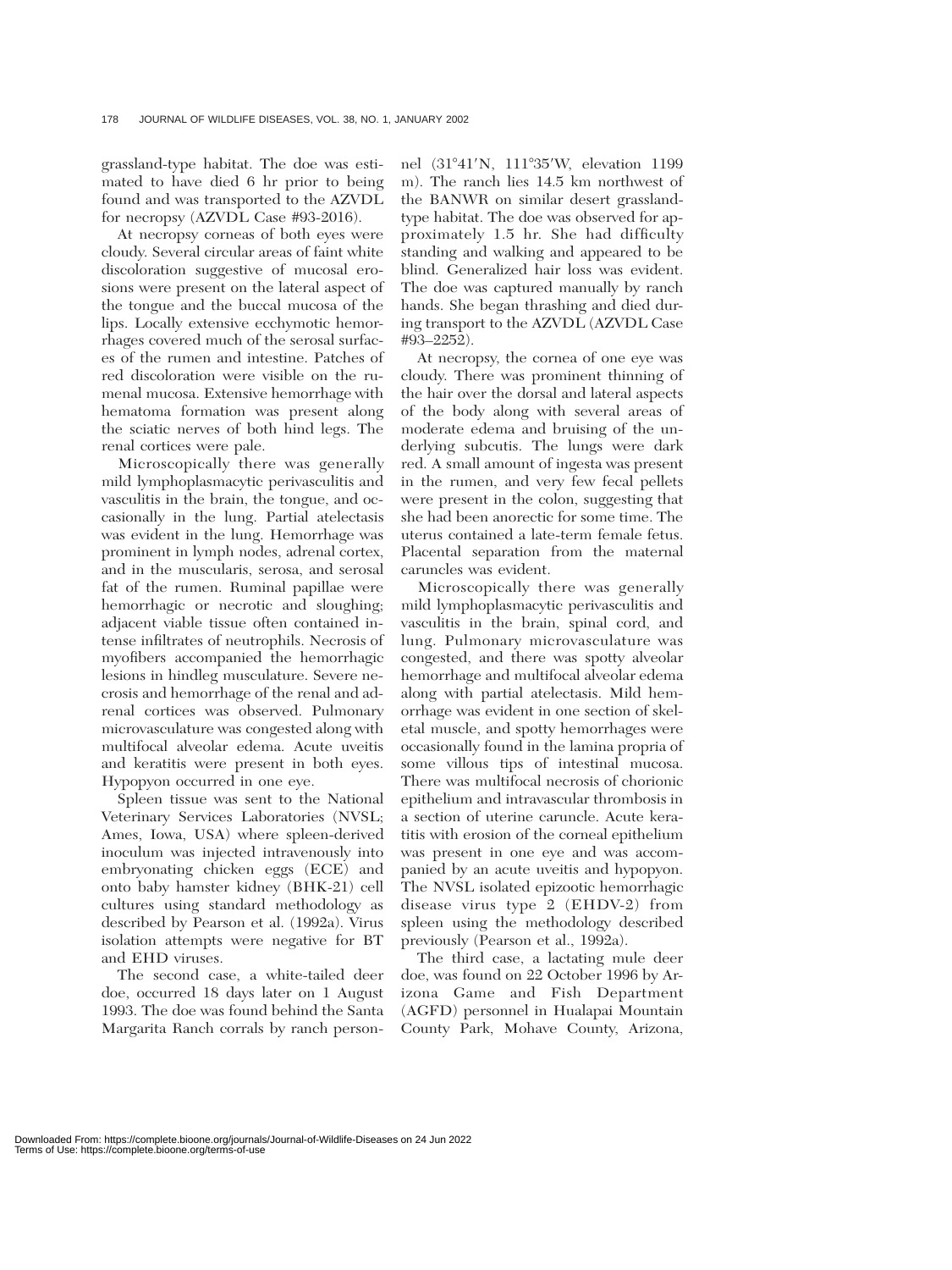(35.0931°N, 113.8748°W, elevation 1981 m). The doe was found dead approximately 0.64 km from a private lake which was fed by a slow-moving stream in chaparral and ponderosa pine. She was observed having several seizures 24 hr prior to death. The animal was transported to the AZVDL for necropsy (AZVDL Case #96– 3346).

Gross lesions included a few mucosal erosions on the tip of the tongue. Edema was observed in muscle and subcutis at the thoracic inlet, in bone marrow, coronary grooves of the heart, lesser omentum, and adventitial tissues around the esophagus and trachea. The parotid salivary glands were red-tan and firm.

Microscopically there was mild lymphoplasmacytic vasculitis in the brain, meninges, and submucosa of the tongue and abomasum. Small foci of interstitial hemorrhage with multifocal coagulative necrosis of myofibers was present in the heart. Multifocal interstitial hemorrhage with focal acinar necrosis occurred in parotid salivary glands. Epizootic hemorrhagic disease virus type 2 was isolated from spleen at the NVSL using the previously described methods (Pearson et al., 1992a).

The lesions of HD described in this report are generally compatible with those previously reported (Karstad et al., 1961; Karstad and Trainer, 1967; Hoff and Trainer, 1981; Barker et al., 1992). Though finding typical lesions is considered adequate for a diagnosis of HD, virus isolation is necessary to establish an etiologic diagnosis of either EHD or BT (Hoff and Trainer, 1981). Failure to isolate BT or EHD viruses in cases of HD is not unusual (Nettles and Stallknecht, 1992; Fischer et al., 1995).

Woods et al. (1996) reported the occurrence of a new disease in California deer which has been named adenovirus hemorrhagic disease (AHD). Lesions are similar to those of EHD, but AHD is characterized (and differentiated from EHD) by the formation of intranuclear inclusions in endothelial cells. Archived sections of lung tissue from all three cases were reviewed retrospectively and compared with a reference slide from a deer with AHD. There was no evidence of adenovirus infection in our cases.

Hemorrhagic disease is not recognized as a significant problem among wild cervids in Arizona. This may be due to enzootic stability in which a near-perfect host-virus relationship exists with high levels of herd immunity and low incidence of clinical disease (Stallknecht et al., 1996). In the fall of 1993, serum samples from both mule deer and white-tailed deer in Unit 36 (which encompasses the BANWR) were collected at a hunter check station. Fifteen (75%) of 20 had serum neutralizing antibody to EHDV-2, indicating substantial activity of the virus among deer in the area (AZVDL Case #93-3154). Additionally, testing indicated 55% had antibody to BTV-17, 50% to BTV-11, 35% to BTV-13, and 5% to EHDV-1. None of the samples tested had antibody to BTV types 2 or 10. Serologic testing was performed at the NVSL according to methods described by Pearson et al. (1992a).

Prestwood et al. (1974) suggested that high host population densities may contribute to the occurrence of disease. Helicopter surveys by AGFD Region V personnel reported higher population densities of mule deer in Unit 36 (which encompasses the BANWR) in 1992, as compared to the preceding 3 yr, after which the population began declining (Fink and Heffelfinger, 1999).

Disease is also associated with ''blooms'' of *Culicoides* which may cause animals to be exposed to high levels of virus (Nettles and Stallknecht, 1992; Tabachnick, 1996). *Culicoides* larvae need moisture for development; even as little as that held in the damp decaying parts of cacti in the desert will suffice (Blanton and Wirth, 1979). Several man-made water catchments, including stock ponds and a watering trough, were also present in the area of the first two dead deer. Rainfall data for 1993 were analyzed in the area Sasabe 6 NNE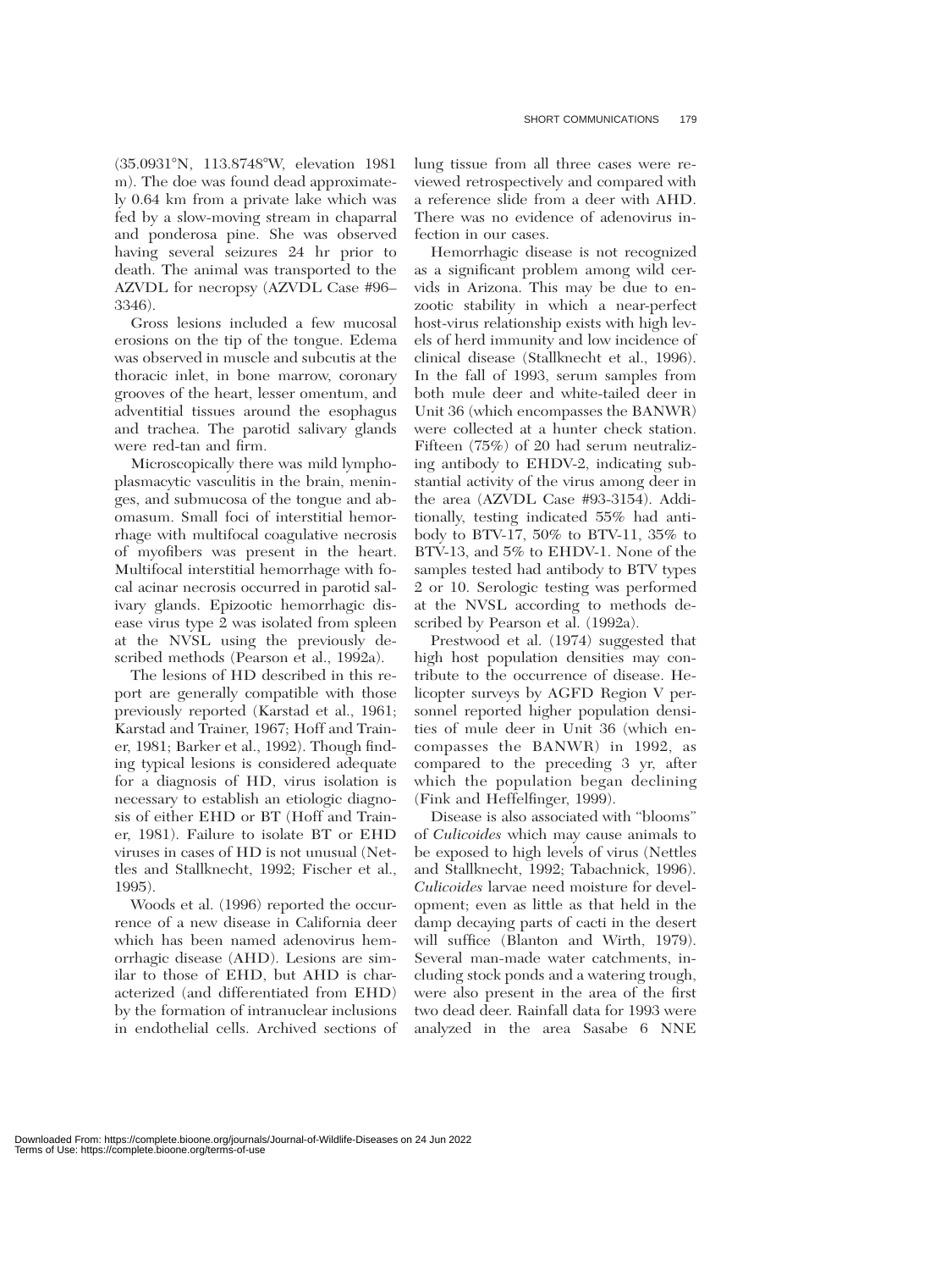(BANWR); it was found to be higher for the summer ''monsoon'' months of June, July, and August when compared with previous years and may have contributed to a higher vector population.

Other factors that may also contribute to the lack of reported disease may relate to innate host resistance, fawn protection through maternal antibody transfer, poor detection of affected animals, and vector seasonality (Stallknecht et al., 1996).

To our knowledge, this is the first report of HD in deer in Arizona and the first confirmation of EHDV-2 in Arizona. Studies of *Culicoides* spp. in Arizona, including vector capacity and competence as defined by Tabachnick (1996) and additional serosurveys of various wild ungulates in Arizona should be considered for the future.

The authors acknowledge the assistance and cooperation of W. P. Kuvlesky, Jr. for providing histories for cases 1 and 2, S. Gall, U.S. Fish and Wildlife Service, BANWR, Arizona, for compiling comprehensive weather data for this region, and N. Lawson, formerly of Region III, AGFD, for submitting the third deer. Many thanks to E. Kerr, H. Russell, and A. Perez for histologic preparations and to D.J. Johnson, B. Schmitt, and E. Ostlund of the United States Department of Agriculture, National Veterinary Services Laboratories, who provided references for laboratory testing methods. The NVSL performed virus isolations.

## **LITERATURE CITED**

- BARKER, I. K., A. A. VAN DREUMEL, AND N. PALMER. 1992. Bluetongue and related diseases. *In* Pathology of domestic animals, Vol. 2, 4th Edition, K. V. F. Jubb, P. C. Kennedy and N. Palmer (eds.). Academic Press, Inc., San Diego, California, pp. 173–176.
- BLANTON, F. S., AND W. W. WIRTH. 1979. Arthropods of Florida and neighboring land areas, Vol. 10: The sand flies (*Culicoides*) of Florida (Diptera: Ceratopogonidae). Florida Department of Agriculture and Consumer Services, Division of Plant Industry, Gainesville, Florida, 204 pp.
- FINK, R. P., AND J. R. HEFFELFINGER. 1999. Mule deer performance report, Region V, 1998–1999,

Arizona Game and Fish Department, Phoenix, Arizona, 6 pp.

- FISCHER, J. R., L. P. HANSEN, J. R. TURK, M. A. MILL-ER, W. H. FALES, AND H. S. GOSSER. 1995. An epizootic of hemorrhagic disease in white-tailed deer (*Odocoileus virginianus*) in Missouri: Necropsy findings and population impact. Journal of Wildlife Diseases 31: 30–36.
- FOSTER, N. M., R. D. BRECKON, A. J. LUEDKE, R. H. JONES, AND H. E. METCALF. 1977. Transmission of two strains of epizootic hemorrhagic disease virus in deer by *Culicoides variipennis.* Journal of Wildlife Diseases 13: 9–16.
- GIBBS, E. P. J., AND E. C. GREINER. 1989. Bluetongue and epizootic hemorrhagic disease. *In* The arboviruses: Epidemiology and ecology, Vol. 2, T. P. Monath (ed.). CRC Press, Inc., Boca Raton, Florida, pp. 39–70.
- HOFF, G. L., AND D. O. TRAINER. 1978. Bluetongue and epizootic hemorrhagic disease viruses: Their relationship to wildlife species. Advances in Veterinary Science and Comparative Medicine 22: 111–132.
- , AND . 1981. Hemorrhagic diseases of wild ruminants. *In* Infectious diseases of wild mammals, 2nd Edition. J. W. Davis, L. H. Karstad and D. O. Trainer (eds.). Iowa State University Press, Ames, Iowa, pp. 45–53.
- JONES, R. H., R. D. ROUGHTON, N. M. FOSTER, AND B. M. BANDO. 1977. *Culicoides,* the vector of epizootic hemorrhagic disease in white-tailed deer in Kentucky in 1971. Journal of Wildlife Diseases 13: 2–8.
- KARSTAD, L., AND D. O. TRAINER. 1967. Histopathology of experimental bluetongue disease of white-tailed deer. The Canadian Veterinary Journal 8: 247–254.
- , A. WINTER, AND D. O. TRAINER. 1961. Pathology of epizootic hemorrhagic disease of deer. American Journal of Veterinary Research 22: 227–234.
- METCALF, H. E., J. E. PEARSON, AND A. L. KLING-SPORN. 1981. Bluetongue in cattle: A serologic survey of slaughter cattle in the United States. American Journal of Veterinary Research 42: 1057–1061.
- NETTLES, V. F., AND D. E. STALLKNECHT. 1992. History and progress in the study of hemorrhagic disease of deer. Transactions of the North American Wildlife and Natural Resources Conference 57: 499–516.
- , W. R. DAVIDSON, AND D. E. STALLKNECHT. 1992a. Surveillance for hemorrhagic disease in white-tailed deer and other wild ruminants, 1980–1989. Proceedings of the Annual Conference of the Southeastern Association of Fish and Wildlife Agencies 46: 138–146.
- , S. A. HYLTON, D. E. STALLKNECHT, AND W. R. DAVIDSON. 1992b. Epidemiology of epizootic hemorrhagic disease viruses in wildlife in the